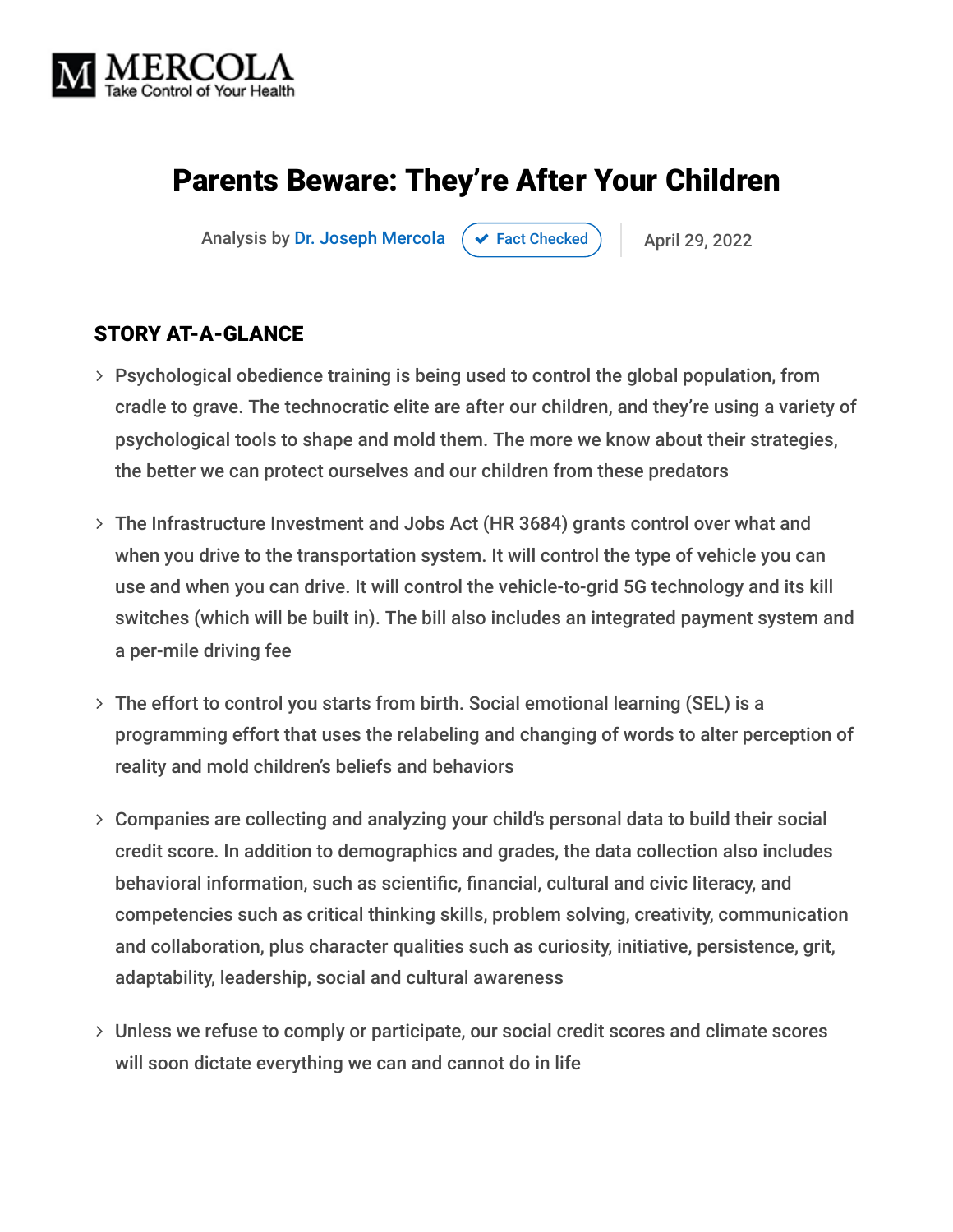In the video below, finance expert Catherine Austin Fitts, Polly Tommey and Carolyn Betts interview investigative journalist Corey Lynn, who runs a blog called "Corey's Digs." She's also the author of "Global Landscape on Vaccine ID Passports," available from her website. 1

In this interview, Lynn discusses how psychological obedience training is being used to control the global population from cradle to grave. She reviews programs that mine your personal data and indoctrinate users to become reliant on digital currency, and offers practical advice for those who recognize the dangers and want to break free.

As noted by Tommey, the technocratic elite are after our children, and they're using a variety of psychological tools to shape and mold them into obedient and clueless serfs. The more we know about their strategies, the better we can protect our children from these predators.

# What the Infrastructure Bill Is Actually Funding

Lynn starts off with a potent example of how the U.S. government is using our own money to build the prison walls around us. The Infrastructure Investment and Jobs Act (HR 3684) was passed by Congress and signed by President Biden in November 2021.

This \$1.2 trillion spending bill includes a number of questionable and outright nefarious allocations. Importantly, this bill grants control over what and when you drive to the transportation system. It will control the type of vehicle you can use and when you can drive, Lynn explains.

# **66** Our taxpayer dollars are going to build our control<br>
orid  $\approx$  Corey Lynn<sup>22</sup> **grid. ~ Corey Lynn"**

It will control the vehicle-to-grid 5G technology and its kill switches (which will be built in). The bill also includes an integrated payment system and a per-mile driving fee.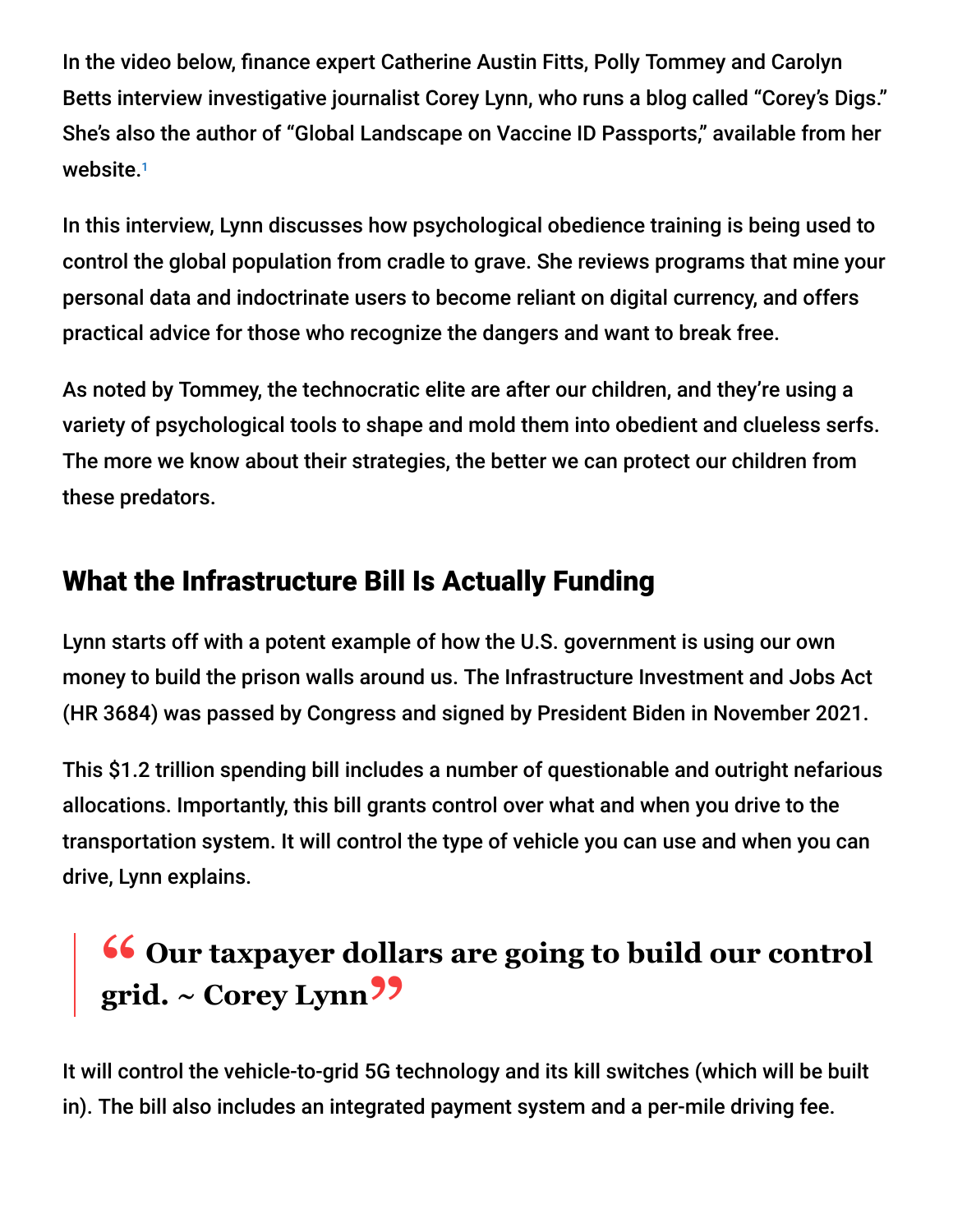Twenty-seven pilot programs are also listed that will given them even more control over your transportation in the future.

As noted by Lynn, "Our taxpayer dollars are going to build our control grid." For more information, see her article, "A Clearer Breakdown of What This Infrastructure Bill Is Really Funding." 2

# Social Emotional Learning Is Programming

The effort to control you starts from birth. Lynn reviews the use of social emotional learning (SEL), which uses the relabeling and changing of words to alter our perception of reality and mold children's beliefs and behaviors.

*"The Department of Education was created in 1979, and ever since then, they've been building up to Common Core, building in all these Marxist agendas and pulling in critical race theory (CRT),"* Lynn says.

*"It's a psychological agenda. It's not a single curriculum. This is [about] ideologies and behaviors and thought processes, it's obedience training and conditioning that starts in preschool, and it's embedded throughout the day. So, it's a whole mind control system.*

*They're creating what the World Economic Forum (WEF) likes to refer to as digital citizens, for the future workforce, and so they're bringing in all this edtech and doing massive data mining. We have statewide longitudinal data systems that are tracking behavior ...*

*In 2016, they started kicking billions of dollars into this ... and then they started pulling in legislation. And while COVID is going on, they say, 'Well, we really need to step this up, we need to pour more money into this because of the mental health and well being of children.'*

*And so, they are molding the children, they're building their social scores ... and then they're bringing it into parents. They're saying we need to teach the parents*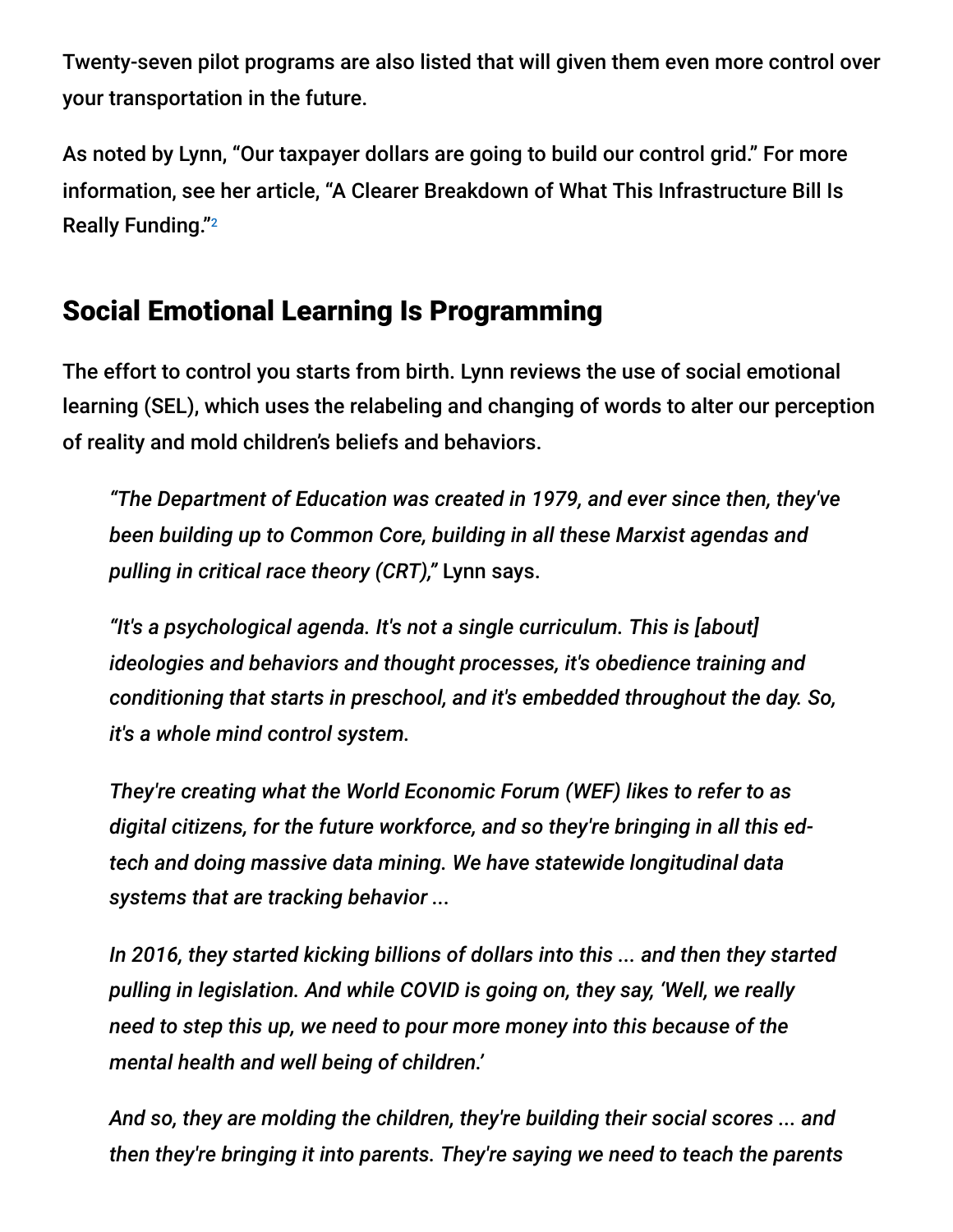*too, so the parents can help train the kids. And they're bringing it into businesses ... This is a major psychological obedience training to lead to AI.*

*This is an excerpt from 'Dreaming the Future of Health for the Next 100 Years,' a 2013 white paper from the Global Health Summit that was funded by the Rockefeller Foundation: 3*

*'We will interact more with artificial intelligence. The use of robotics [and] bioengineering to augment human functioning is already well underway and will advance. Reengineering of humans into potentially separate and unequal forms through genetic engineering or mixed human robots raises debates on ethics and equality.*

*A new demography is projected to emerge after 2030 of technologies, robotics, genetic engineering, nanotechnology, producing robots, engineered organisms, nanobots and artificial intelligence that can self replicate. Debates will grow on the implications of an impending reality of human-designed life.'*

*So, this, this is where this is all heading ... It's in 110 countries, it's all over the US. It's in most schools, and they're starting in preschool. This is what you're dealing with. So, when you're considering homeschooling, I just want people to understand what they're up against, and what they need to weed out. It's more than just the school board. There are a lot of parts going on here."*

Already, there are several companies that collect and analyze your child's personal data to build their social credit score. In the beginning, the data collection was fairly generic, such as age, demographics and grades, but now they've started to collect behavioral information as well, such as scientific literacy, ICT literacy, financial literacy, cultural and civic literacy.

They also collect data on competencies such as critical thinking skills, problem solving, creativity, communication and collaboration, plus character qualities such as curiosity, initiative, persistence, grit, adaptability, leadership, social and cultural awareness. You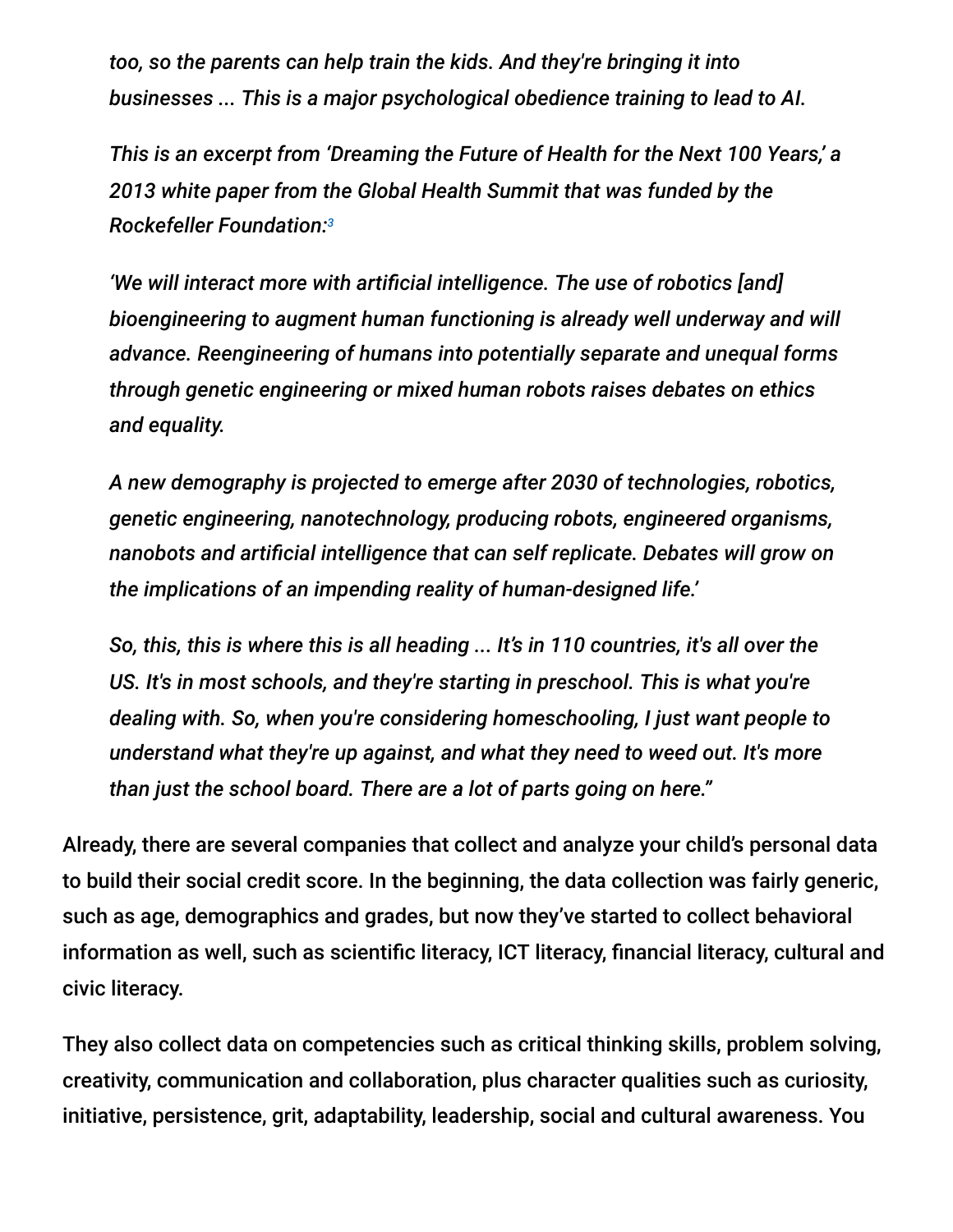can learn more about all of this in Lynn's nine-part series, the "2030 Psychological Agenda." 4

## They're Teaching Children To Be Nice but Stupid

Another important point made by Austin Fitts is that many of the "improvements" in education have been designed to make children less knowledgeable. For example, Common Core "is designed to make you phenomenally ignorant of math, and very obedient and easy to control," she says, adding:

*"I used to have a dental surgeon who, all he wanted to talk about was how furious he was at the schools. He said his kids had been taught that if they were going to get together and design a bridge, it was more important that they get along than they use the right number for Pi. As long as they got along, it was okay if the bridge fell down."*

Financial apps aimed at children are another form of programming. For example, the FinTech app "Greenlight," advertised as a debit card for kids and teens, is financed by players such as Wells Fargo, JP Morgan, Chase and Amazon. Lynn explains:

*"On the surface, this may look great. Parents can help their children understand investing, how to save money and whatnot. But when you start looking at the investors ... and where this is really going, what they're doing is programming. They say this is created by families, for families, even though there are 29 big investors in this ...*

*They're saying this is to help for parents to raise financially smart kids. So, what they do is, the [parents] pay them their allowance, or they pay them for chores. It goes through a little MasterCard Greenlight card that then goes into the bank ... and then they can control their spending. So, it's teaching them about getting involved in the banking system digitally."*

Of course, we now know that the globalist elite are planning to roll out a programmable central bank digital currency (CBDC), with which they'll be able to control how, where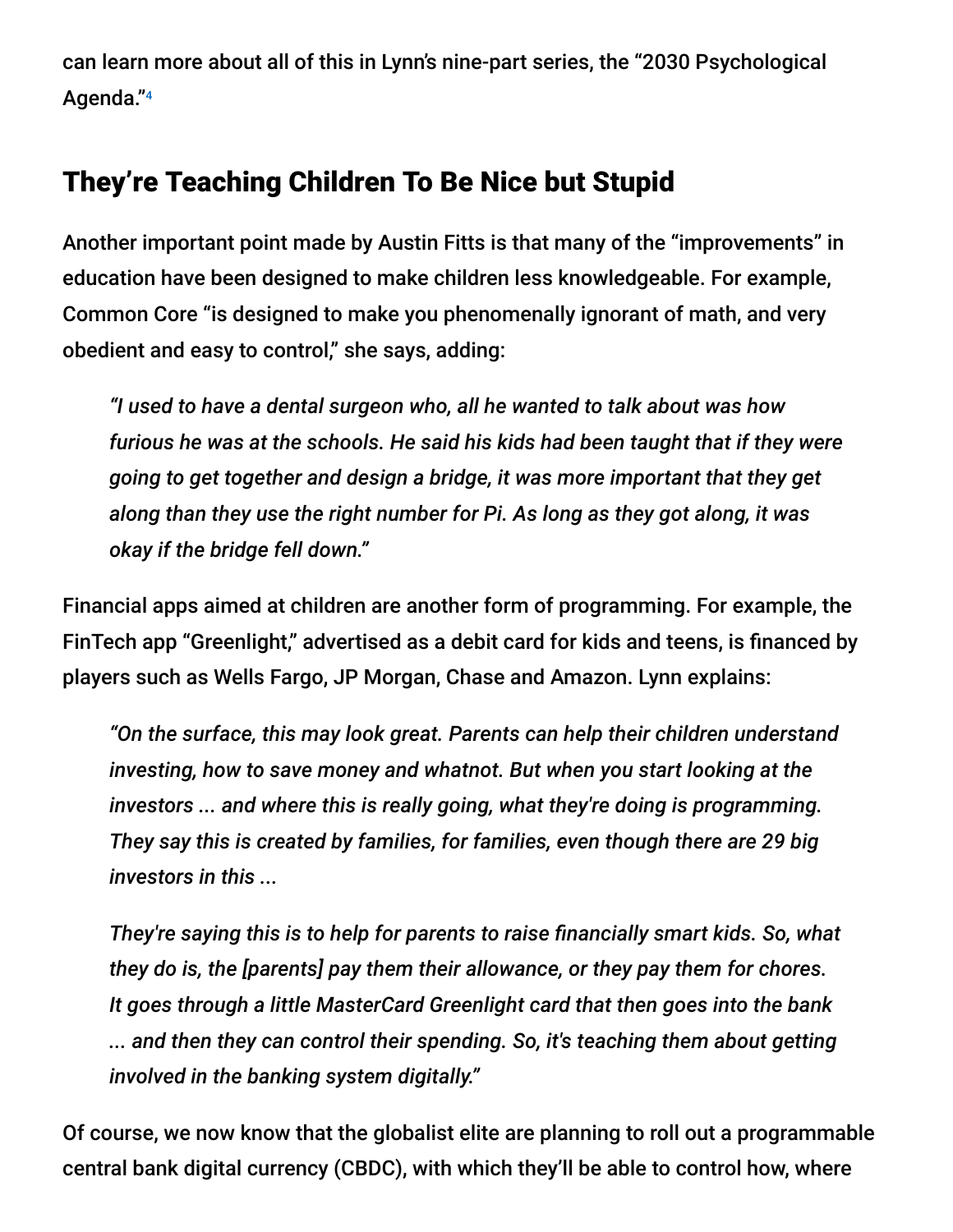and when you spend your own money. So, "Greenlight" is basically teaching children to see this system as completely normal. As noted by Austin Fitts, "They're getting groomed to plug into a system which will be centrally controlled."

### How to Break the Indoctrination Schedule

Parents who are waking up to the nightmare planned for their children by the WEF and its allies are now starting to fight back. Here are a few key things parents need to do to protect their young children from the indoctrination currently trying to swallow their children:

- Homeschool your children. Some parents are starting their own schools, educating five or six children
- Get your children out in nature as much as possible
- Eliminate mindless TV watching and cell phone use
- Be a role model for your children. That means modeling appropriate use of television and technologies such as computers, cell phones and social media

Minimizing your cell phone use, to whatever extent possible, is one thing everyone can do. Lynn says:

*"I truly believe that if we ditch [our cell phones], if 50% of the population ditched them, that would put a major crushing to their agenda, on most of what they're rolling out. There's geofencing on phones. Everywhere you go, you're being tracked ... You don't even have to be on the phone. It could just be in your pocket, it can be in your car.*

*They're constantly aggregating data from us so they can then use it against us, and ... they have the ability to target us on an individual basis. They track everything we do on the internet as well. When I go on walks with my dog, I don't bring my phone with me ... Anywhere I go, I leave the phone at home, or I leave it in the car."*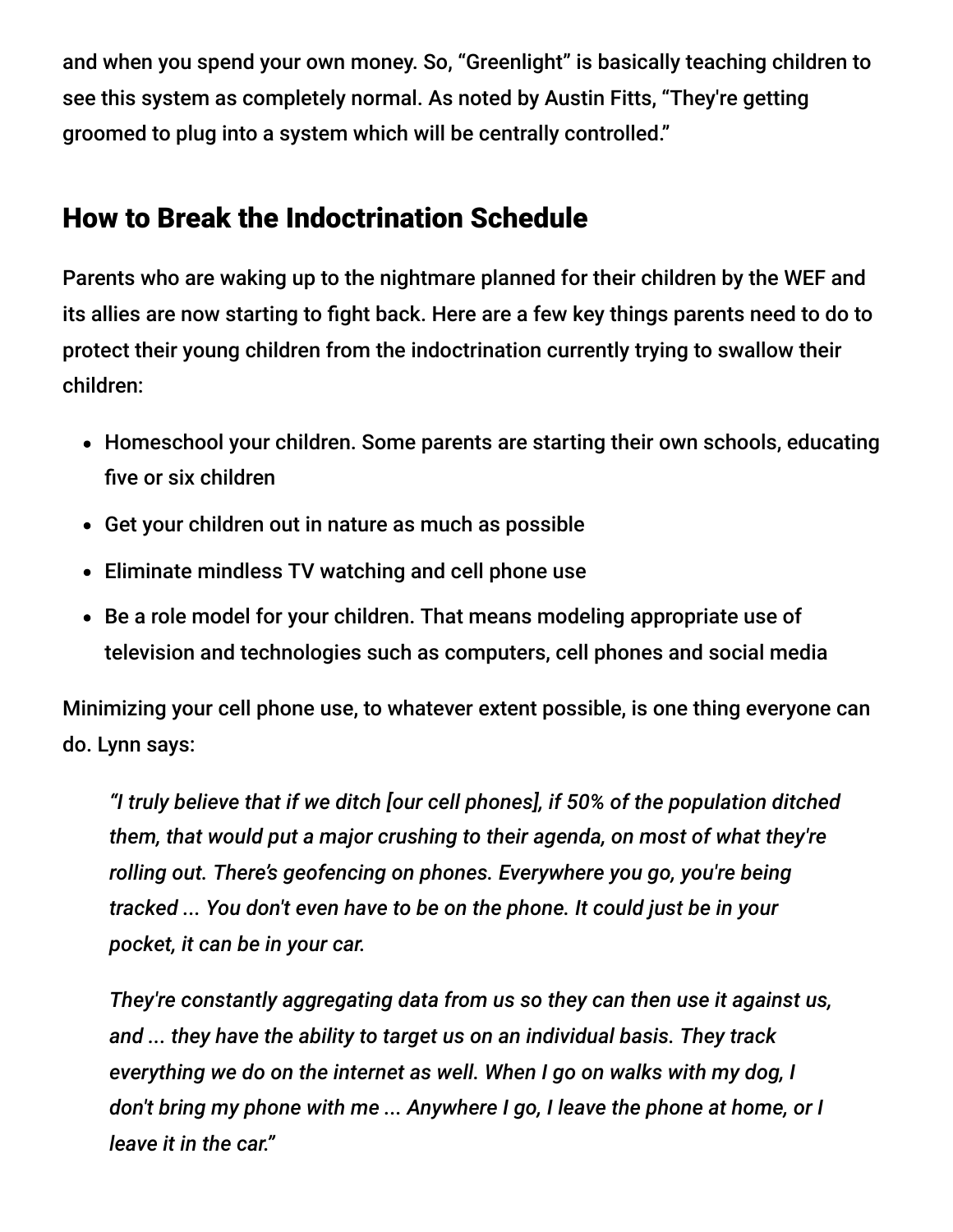If we do nothing to change our technology-addicted lifestyles, what will happen to us in 10 years' time? Where will we be? Austin Fitts is convinced we'll all be slaves — literally enslaved by the technology that is tracking and analyzing us every moment. Decisions will be made for us by AI, based on our social credit scores.

Children may even be taken from their families at a young age and brought up in facilities where their upbringing and behavior can be controlled. "Parents will have no authority over their children and the children ... their bodies and their minds, will be used to prototype all sorts of transhumanism," Austin Fitts says.

### Understand the End Game and Do Not Comply

There's really only one way to prevent the transhumanist, centrally controlled authoritarian regime from getting a foothold: Do not comply. We have to say no to all of their schemes. If you do comply, understand that you are erecting your own prison walls, and that of your children, with every data point you let them have.

*"It's all under the guise of convenience,"* Lynn says*. "Going back to cell phones, and technology in general ... People need to start seeing these things for what they are. And instead of looking at it and immediately going, 'Oh, this is great, oh, this is so convenient, oh, this is going to save me time,' they need to stop and take a look at who the company is.*

*Who's behind it? Dig around in their website, see who the leadership is, see who the investors are ... and just understand their ultimate end game. So when they're throwing these things out there, with all their fluff and pizzazz, you don't take the bait. They're trapping you into more and more control over you."*

#### The Planned Takeover of Your Bank Account

Also, consider using cash as much as possible, and move your money out of the big banks, as they too are part of the control system. Lynn explains: